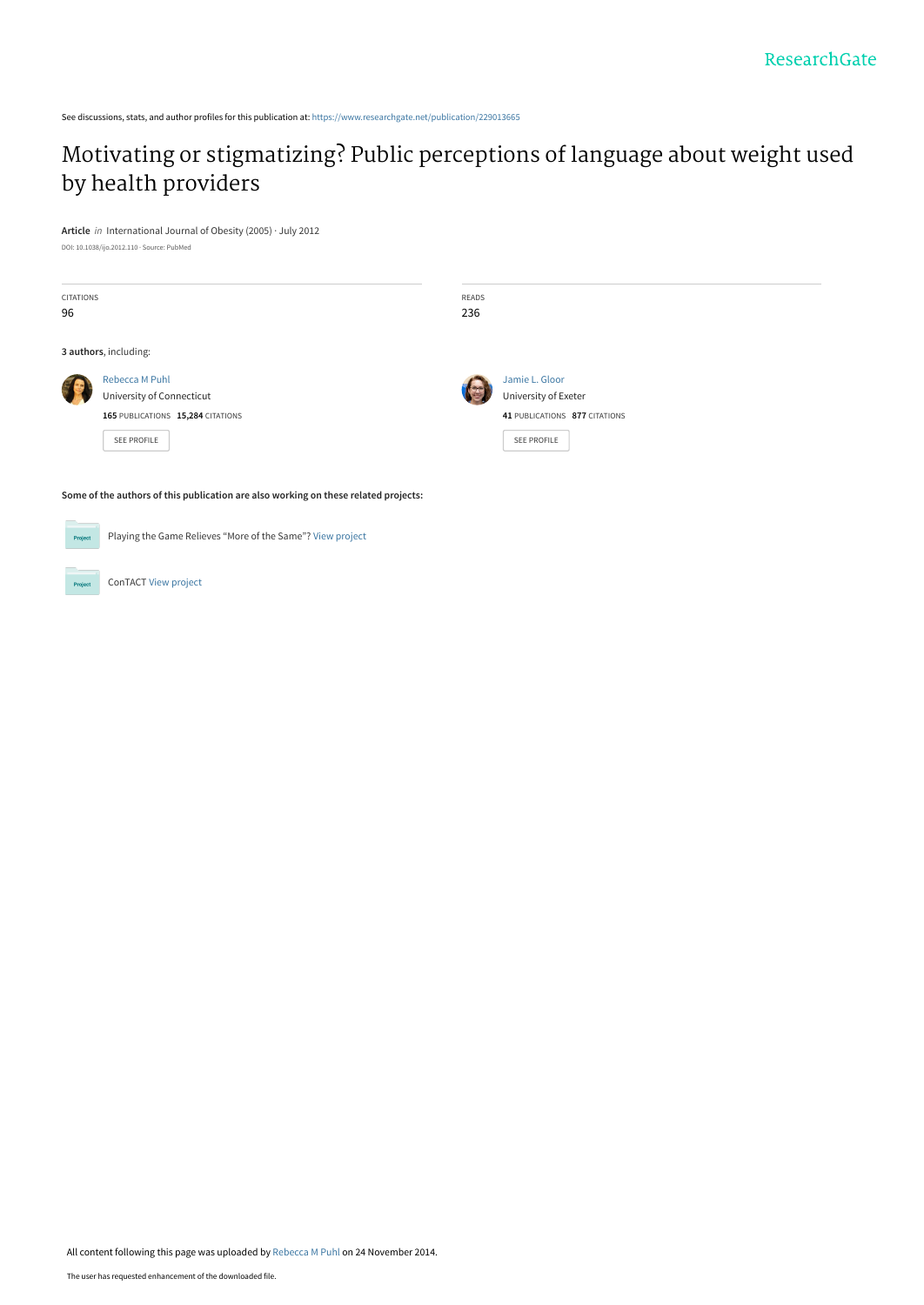[www.nature.com/ijo](http://www.nature.com/IJO)

# ORIGINAL ARTICLE Motivating or stigmatizing? Public perceptions of weight-related language used by health providers

This article has been corrected since online publication and a corrigendum is also printed in this issue

R Puhl, JL Peterson and J Luedicke

BACKGROUND: Research demonstrates that health providers express negative attitudes toward overweight and obese patients that can be conveyed through weight-related language, yet little is known about people's perceptions of weight-related language used by providers. The current study examined public preferences and perceptions of weight-based terminology used by health-care providers to describe excess weight.

**METHOD:** A national sample of American adults ( $N = 1064$ ) completed an online survey to assess perceptions and preferences associated with 10 common terms to describe body weight. Participants rated how much they perceived each term to be desirable, stigmatizing, blaming or motivating to lose weight (using five-point Likert scales), and how they would react if stigmatized by their doctor's reference to their weight.

RESULTS: The terms 'weight' (3.43, 95% confidence interval (CI) 3.35–3.50) and 'unhealthy weight' (3.24, 95% CI 3.15–3.33) were rated most desirable, and the terms 'unhealthy weight' (3.77, 95% CI 3.69–3.84) and 'overweight' (3.51, 95% CI 3.43–3.58) were rated most motivating to lose weight. The terms 'morbidly obese', 'fat' and 'obese' were rated as the most undesirable (95% CI 1.61-2.06), stigmatizing (95% CI 3.66–4.05) and blaming (95% CI 3.62–3.94) language used by health providers. Notably, participant ratings were consistent across socio-demographic variables and body weight categories. A total of 19% of participants reported they would avoid future medical appointments and 21% would seek a new doctor if they felt stigmatized about their weight from their doctor. CONCLUSION: This study advances our understanding of why individuals prefer particular weight-related terms, and how patients may react if their provider uses stigmatizing language to refer to their weight. It also offers suggestions for practical strategies that providers can use to improve discussions about weight-related health with patients.

International Journal of Obesity (2013) 37, 612–619; doi[:10.1038/ijo.2012.110](http://dx.doi.org/10.1038/ijo.2012.110); published online 10 July 2012

Keywords: stigma; language; health; health care; communication

# INTRODUCTION

In 2010, the British Public Health Minister urged health-care providers in Britain to tell obese patients that they are 'fat' rather than 'obese' to help motivate them to become healthier and take responsibility for their lifestyles.<sup>[1](#page-7-0)</sup> In her public announcement, the Health Minister stated the importance of obese individuals taking personal responsibility for their lifestyles, and called on the National Health Service to ban terms such as 'obese' because it would not have the necessary emotional impact for patients, who would be less worried about their weight if they were told they are obese than if they were told they are  $fat<sup>1</sup>$  $fat<sup>1</sup>$  $fat<sup>1</sup>$  Although the intentions of this announcement may have been initiated from goals to promote public health, the potential for obese patients to become stigmatized from this recommendation could instead be harmful. In fact, previous research examining patients' preferences for terms that providers use to describe their body weight found 'fatness' and 'excess fat' to be the least desirable terms. $2-4$  With approximately two-thirds of American adults currently overweight or obese,<sup>[5](#page-7-0)</sup> and an increasing prevalence of weight discrimination toward obese persons in the United States,<sup>[6](#page-7-0)</sup> the recommendation to use this language from a public health official could potentially reinforce weight-based stigma and interfere with effective health promotion or obesity intervention efforts.<sup>[7](#page-7-0)</sup>

Physicians are reported to be one of the most frequent sources of weight bias, $8$  making health care a prominent setting where such bias occurs. Several decades of research have documented negative stereotypes and stigma toward obese patients by diverse groups of health-care providers (for example, physicians, nurses, dietitians and psychologists). $8-13$  Unfortunately, being a target of weight stigmatization poses numerous consequences including heightened risk of psychological distress, maladaptive eating behaviors, exercise avoidance, reduced health-care utilization and poorer outcomes in weight-loss treatment.<sup>8,14-18</sup> Given that obese individuals are already at a greater risk for certain health conditions,[19,20](#page-7-0) it is critical to improve the medical climate for obese patients and ensure that health-care experiences are positive, productive and free of bias.

Qualitative studies have examined preferences for weightrelated terms in samples of overweight or obese adults. An Australian study documented preferences for the terms 'fat'<br>or 'overweight' rather than 'obesity',<sup>[21](#page-7-0)</sup> however, these preferences differed according to body mass index  $(BMI).^{22}$  $(BMI).^{22}$  $(BMI).^{22}$  In contrast, research in the United Kingdom found that adults preferred 'overweight' rather than 'fat' and 'obese'.<sup>[23](#page-7-0)</sup> Finally, survey studies of obese American adults identified preferences for more neutral terms such as 'weight' or 'BMI' rather than 'obesity', 'excess fat' and

Rudd Center for Food Policy and Obesity, Yale University, New Haven, CT, USA. Correspondence: Dr R Puhl, Rudd Center for Food Policy and Obesity, Yale University, 309 Edwards Street, New Haven, CT 06511, USA.

E-mail: [rebecca.puhl@yale.edu](mailto:rebecca.puhl@yale.edu)

Received 13 March 2012; revised 21 May 2012; accepted 4 June 2012; published online 10 July 2012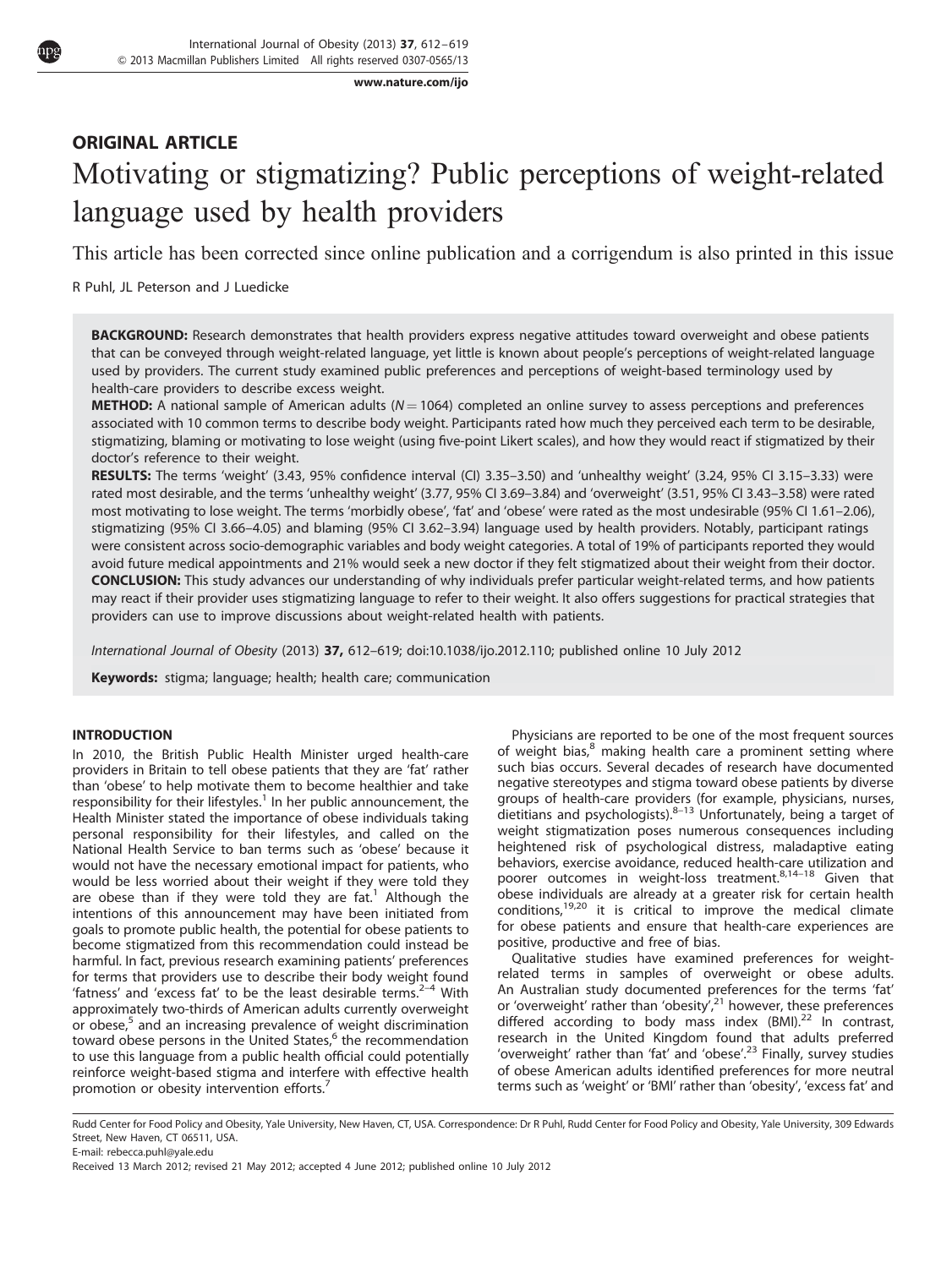'fatness'. $2-4$  Thus, existing research is mixed, but further examination of why individuals favor particular terms may clarify our understanding of weight language preferences. For example, the term 'obese' may be perceived as confusing or emotionally charged for some individuals, $23,24$  but may motivate weight loss for others.<sup>[23](#page-7-0)</sup> The term 'fat' may be perceived as pejorative and derogatory for some individuals,<sup>[25,26](#page-7-0)</sup> but in certain cases attitudes toward 'fat people' have been found to invoke more favor and less disgust than 'obese people', $2^7$  and certain groups of individuals (for example, members of the Fat Acceptance movement) may<br>publicly embrace this term.<sup>[28,29](#page-7-0)</sup> Thus, weight-related language can invoke different interpretations and individual preferences, and this needs to be better understood especially in the context of health care where patient–provider discussions about weight are routine.

Given the qualitative nature of previous work and the general homogeneity of recent survey studies, it also remains unclear how personal characteristics influence language preferences. For example, a recent study of treatment-seeking American adults found that 'fatness' was the least desirable term and 'weight' was the most desirable term.<sup>[3](#page-7-0)</sup> Although the authors found no significant effects of participant BMI, gender or race on term preferences, the sample included only obese persons, who were primarily female (80%), and did not approximate the racial<br>composition of the USA.<sup>[30](#page-7-0)</sup>

Additionally, although previous studies have examined a range of labels to describe excess weight, $2-4$  several labels describe the state of having excess weight (for example, 'fatness' and 'obesity') rather than implying personal identity (for example, 'fat' or 'obese'). There are conceptual differences between these types of labels, with the latter 'diagnoses' viewed as more inherent in the person, enduring and potentially deviant or stigmatizing.<sup>31-33</sup> Furthermore, perceptions of numerous labels have been assessed, yet several commonly used, medicalized terms to refer to excess body weight (that is, 'overweight' and 'morbidly obese') have been absent. Finally, and perhaps most importantly, although these studies documented participants' preferences for labels to describe excess weight, they did not identify why participants endorsed these preferences or if their preferences differed according to personal experiences of weight-related stigmatization or attitudes toward obese individuals.

Thus, the current study aimed to expand on previous research to systematically examine public preferences associated with 10 common weight labels (including 'overweight' and 'morbidly obese') that doctors use to describe weight in a medical setting using a nationally representative sample of American adults. Importantly, participants' perceived connotations of weight terms were also assessed, namely, the extent to which they perceived various weight labels to be stigmatizing, blaming and motivating to lose weight. The current study also examined participants' personal and demographic factors (that is, race, age, education, attitudes toward obese people and personal history of weight bias) to assess the potential influence of participant characteristics, anti-fat attitudes or history of weight-related victimization on participants' preferences and perceptions of weight terms.

In contrast to recent studies, the present study also included participants of all weight groups. Participants from all BMI categories were analyzed to determine whether preferences for weight labels differ across weight categories or whether particular labels are perceived to be stigmatizing regardless of one's body weight. Although individuals with high BMI report the most experiences of weight discrimination, some normal-weight individuals also report weight discrimination.<sup>[34](#page-7-0)</sup> Individuals who experience weight discrimination may perceive themselves as weighing more,<sup>[35](#page-7-0)</sup> and perceived weight may mediate the effect of actual weight status on health.<sup>[36](#page-7-0)</sup> Alternatively, normal weight individuals could have lingering social or psychological consequences from previously being overweight.<sup>17</sup> Thus, it is consequences from previously being overweight.<sup>[17](#page-7-0)</sup>

613

important to identify public perceptions of weight-related labels across different BMI categories, so that providers can facilitate productive and sensitive discussions about weight-related health with patients of diverse body weights.

# MATERIALS AND METHODS

An online survey was developed to assess public preferences for terms that describe body weight. Piloting ( $N = 100$ ) indicated no difficulties in participant question comprehension.

The final sample was recruited through a survey panel administered by Survey Sampling International  $(SSI)<sub>1</sub>$ <sup>37</sup> consistent with recently published studies.<sup>[38,39](#page-7-0)</sup> Participants were recruited through thousands of websites to maximize the representativeness of the panel to the online population, with data aggregators that reach millions of users. Panels included individuals who were 18 years or older, indicated intent to join an SSI panel, provided validated information (that is, geographic and demographic) and did not duplicate panelists. The SSI set quotas on completed interviews including geography, age and gender to approximate the US census demographics[.30](#page-7-0) Data collection occurred during one week in the fall of 2010. All participants provided written informed consent, and the study received formal review and approval by the authors' university Institutional Review Board. Of the participants that began the survey, 85.53% completed the study with usable data, yielding a final sample of  $N = 1064$ .

#### Measures

Participants were asked to report their age, sex, ethnicity, education, annual household income, height and weight (to calculate BMI).

Preferences for weight terms were assessed using a questionnaire previously used for this purpose, $2-4$  which we modified to emphasize a positive relationship between the health-care provider and patient: 'Imagine you are visiting your doctor for a routine checkup. The nurse has measured you and found that you are at least 50 pounds over your recommended weight. Your doctor will be in shortly to speak with you. You have a good relationship with your doctor, who is committed to your health and well-being. Doctors can use different terms to describe body weight. Please indicate how desirable or undesirable you would find each of the following terms if your doctor used it in referring to your weight.' Participants rated the following 10 terms (presented in random order) using a five-point scale (1 = very undesirable to  $5 =$  very desirable) regarding how undesirable or desirable each term would be if a doctor used it to refer to their weight: 'morbidly obese', 'high BMI', 'weight problem', 'unhealthy weight', 'weight', 'heavy', 'obese', 'overweight', 'chubby' and 'fat.' The final set of terms was derived to reflect previously<br>examined, colloquial and medicalized language,<sup>[2,40](#page-7-0)</sup> and to reflect labels that imply a diagnosis or personal identity (for example, 'fat' or 'obese') and those that are more descriptive (for example, 'high BMI' and 'weight problem'). Term selection was also informed by labeling research from other domains (for example, substance use and mental illness).<sup>32,4</sup>

Perceptions of weight terms were assessed by asking participants to rate the degree that each of the 10 weight terms were (1) stigmatizing, (2) blaming a person for their weight and (3) motivating to reduce weight. All items were rated on a five-point scale (for example,  $1 =$  not at all stigmatizing to  $5 =$  very stigmatizing). These measures were developed for the current study.

Reactions to stigmatizing situations were assessed by asking: 'If your doctor referred to your weight in a way that makes you feel stigmatized, how would you react?' Participants then rated eight responses: 'do nothing', 'be upset/embarrassed', 'talk to doctor/request he or she use different language to discuss weight', 'seek a new doctor who is more sensitive about my weight', 'avoid future appointments with my doctor', 'go on a strict diet/ significantly reduce my calorie intake', '... feel really bad about myself' and ..get depressed and eat' on a five-point scale (1 = unlikely to  $5 = \text{very}$ ) likely). This measure was developed for the current study.

Anti-fat attitudes (that is, weight bias) were assessed using the Fat Phobia scale. $42$  The participants selected a point on the scale that best described their feelings and beliefs about obese persons for each of 14 adjective pairs (for example, 'active' versus 'inactive', 'no will power' versus 'has will power'). Higher scores indicate negative attitudes toward obese people. Cronbach's alpha was 0.94.

Finally, history of weight victimization was assessed with three forced choice questions ('yes' or 'no') that asked whether or not participants had experienced stigma related to their weight (for example, teasing, unfair treatment or discrimination).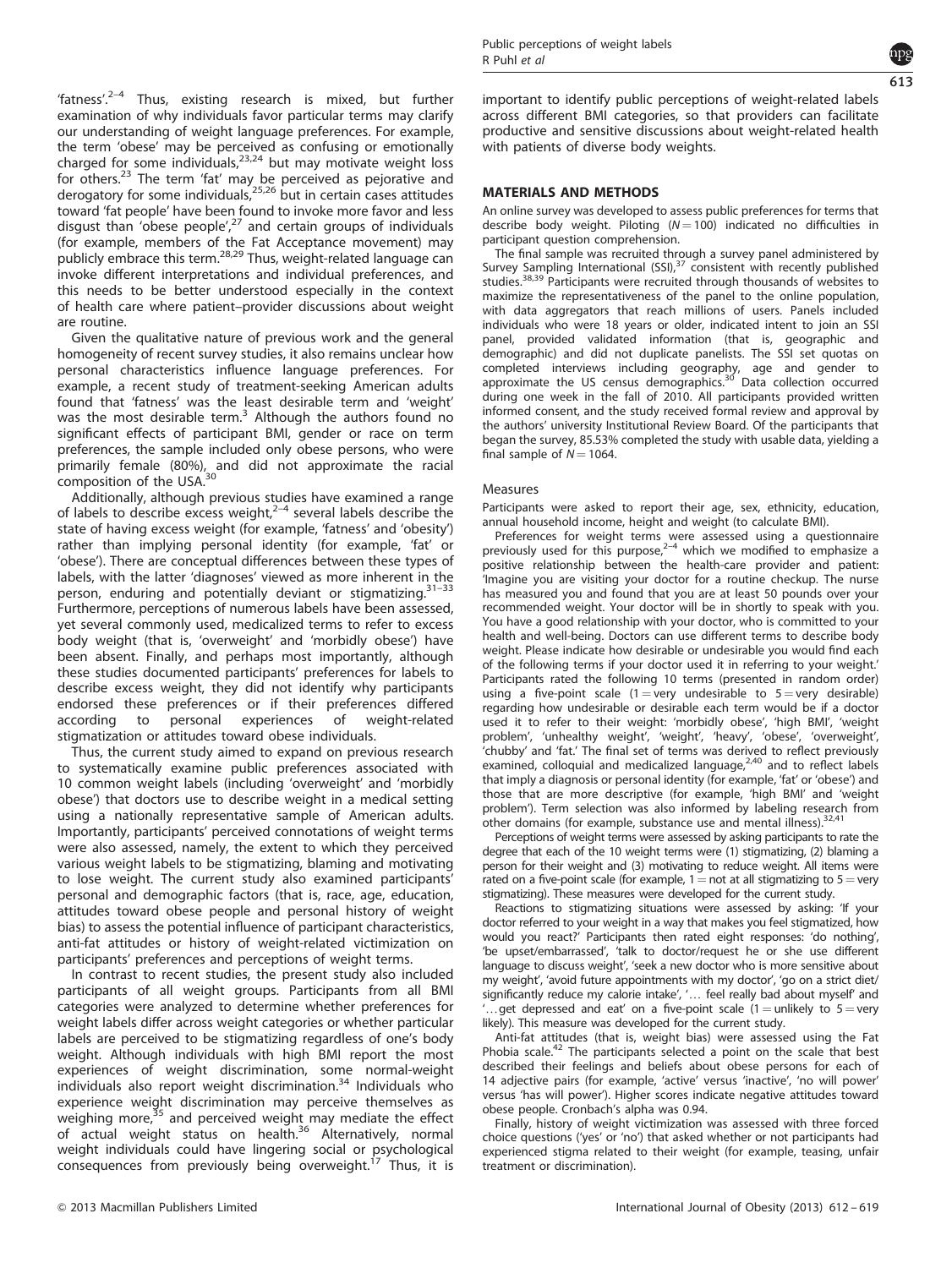# Statistical analysis

614

Mean ratings of weight labels are presented including 95% confidence intervals. In addition, linear regression models (Ordinary Least Squares regression) are fitted, including marginal model predictions to compute covariate adjusted means. All the analyses were carried out using Stata version 11.1 (StataCorp., College Station, TX, USA).

### **RESULTS**

Table 1 summarizes sample characteristics, which generally approximate recent national estimates.<sup>[30](#page-7-0)</sup> The participant BMI

| Table 1.<br>Sample characteristics                                                                                                                                                                                                    |                          |                              |  |  |
|---------------------------------------------------------------------------------------------------------------------------------------------------------------------------------------------------------------------------------------|--------------------------|------------------------------|--|--|
|                                                                                                                                                                                                                                       | N                        | %                            |  |  |
| Gender<br>Female<br>Male                                                                                                                                                                                                              | 636<br>417               | 60.4<br>39.6                 |  |  |
| Age (mean = 45 years and s.d. = 16)<br>18-30 years<br>$31-55$ years<br>56-88 years                                                                                                                                                    | 253<br>509<br>297        | 23.9<br>48.1<br>28.0         |  |  |
| Education<br>High school or less<br>Vocational school/some college<br>College or higher                                                                                                                                               | 296<br>454<br>313        | 27.8<br>42.7<br>29.4         |  |  |
| Annual household income<br>$<$ \$25 000<br>\$25 000-49 000<br>\$50 000-74 999<br>$>$ \$75 000                                                                                                                                         | 361<br>336<br>177<br>180 | 34.3<br>31.9<br>16.8<br>17.1 |  |  |
| Race/ethnicity<br>Caucasian<br>African American<br>Other                                                                                                                                                                              | 779<br>139<br>137        | 73.8<br>13.2<br>13.0         |  |  |
| Weight status (mean = 28 and s.d. $=$ 7)<br>Underweight (BMI $<$ 18.5 kg m <sup>-2</sup> )<br>Normal weight (BMI 18.5-24.9 kg m <sup>-2</sup> )<br>Overweight (BMI 25-29.9 kg m $^{-2}$ )<br>Obese (BMI $>$ 29.9 kg m <sup>-2</sup> ) | 47<br>351<br>321<br>320  | 4.5<br>33.8<br>30.9<br>30.8  |  |  |
| History of weight-based victimization<br>Yes<br>No                                                                                                                                                                                    | 440<br>624               | 41.4<br>58.7                 |  |  |
| Anti-fat attitudes (mean and s.d.)                                                                                                                                                                                                    | 3.59                     | 0.86                         |  |  |

was classified according to the guidelines for classification of overweight and obesity in adults by the National Heart, Lung, and Blood Institute of the National Institutes of Health.<sup>[43](#page-8-0)</sup> This resulted in 34% normal weight, 31% overweight and 31% obese, which approximates the US population.<sup>[5](#page-7-0)</sup> A total of 41% of participants reported a previous history of weight victimization (see Table 2). Scores on the Fat Phobia scale (mean  $=$  3.59 and s.d.  $=$  0.86) were similar to previously reported means.<sup>[42](#page-8-0)</sup>

#### Perceptions of weight terms

[Figure 1](#page-4-0) displays mean ratings of weight-related terms regarding desirability, stigma, blame and motivation to lose weight. Respondents rated 'weight' and 'unhealthy weight' as more desirable terms to be used by a doctor. Conversely, respondents rated 'obese', 'fat' and 'morbidly obese' as the least desirable terms, with mean ratings ranging from undesirable to very undesirable on the scale.

Respondents rated 'morbidly obese', 'fat' and 'obese' as the most stigmatizing. Respondents rated 'weight problem', 'unhealthy weight', 'high BMI' and 'weight' as the least stigmatizing. Similarly, participants rated 'morbidly obese', 'fat', and 'obese' to be most blaming, and 'high BMI' and 'weight' as least blaming, with 'weight' significantly less blaming than 'high BMI'. Finally, terms that participants rated to be motivating to lose weight were 'unhealthy weight' and 'overweight'. The terms 'weight' and 'chubby' were rated as the least motivating terms, both receiving neutral ratings for motivation.

### Reactions to stigmatizing situations

High percentages of normal-weight and overweight/obese participants reported that they would be 'likely' or 'very likely' to feel badly about themselves, upset or embarrassed if a doctor stigmatized them about their weight ([Figure 2\)](#page-5-0). Higher percentages of normal-weight (41%) than overweight/obese (30%) individuals reported that they would go on a strict diet/ significantly reduce caloric intake if their doctor stigmatized them because of their weight. In addition, 24% of normal-weight participants and 20% of overweight/obese participants reported that they would seek a new doctor and approximately 19% of individuals in both weight groups reported that they would avoid future appointments with a doctor who had stigmatized them because of their weight. Finally, 13% of normal-weight individuals and 18% of overweight/obese individuals reported that they would feel depressed and eat more food in reaction to being stigmatized about their weight by a doctor. Given the small number of underweight participants, individuals with a BMI  $<$  18.5 kg m<sup>-2</sup> were excluded from this analysis.

| <b>BMI</b> category                | History of weight-based victimization |      |        |      |                  |      |                       |      |  |
|------------------------------------|---------------------------------------|------|--------|------|------------------|------|-----------------------|------|--|
|                                    | No perceived victimization            |      | Teased |      | Treated unfairly |      | Discriminated against |      |  |
|                                    | N                                     | %    | N      | $\%$ | N                | %    | N                     | %    |  |
| Underweight ( $n = 47$ ; 4.5%)     | 24                                    | 3.9  | 18     | 4.5  |                  | 2.9  | 12                    | 6.1  |  |
| Normal weight ( $n = 351$ ; 33.8%) | 265                                   | 43.5 | 75     | 18.9 | 43               | 17.6 | 32                    | 16.2 |  |
| Overweight ( $n = 321$ ; 30.9%)    | 209                                   | 34.3 | 104    | 26.2 | 53               | 21.7 | 37                    | 18.7 |  |
| Obese $(n = 320: 30.8\%)$          | 111                                   | 18.2 | 200    | 50.4 | 141              | 57.8 | 117                   | 59.1 |  |
| Total                              | 609                                   |      | 397    |      | 244              |      | 198                   |      |  |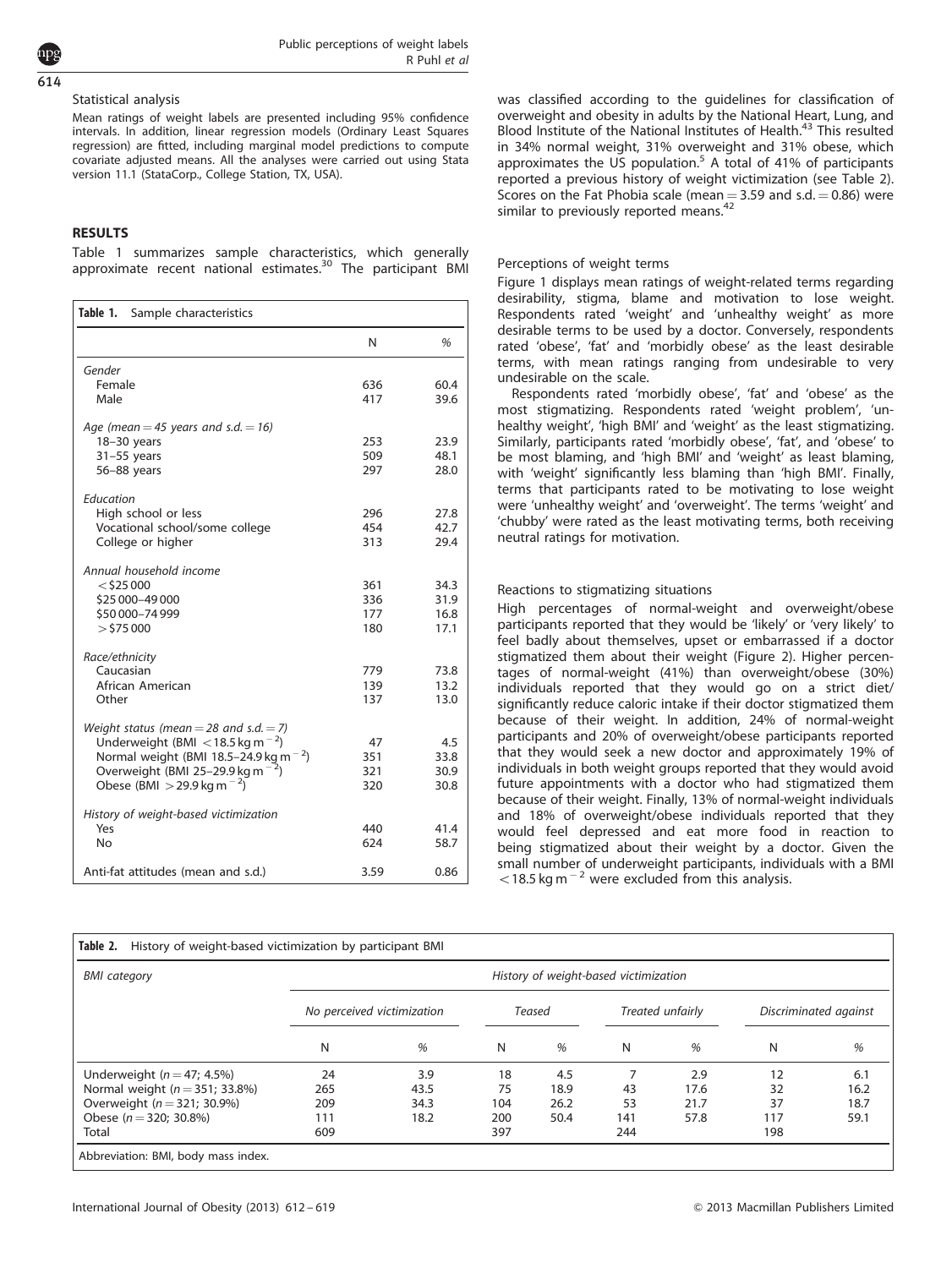<span id="page-4-0"></span>

Figure 1. Mean ratings of weight labels as desirable, stigmatizing, blaming or motivating to lose weight. Error bars indicate 95% confidence intervals. All weight-based terms were rated on five-point Likert scales:  $1 =$  very undesirable to  $5 =$  very desirable;  $1 =$  not at all stigmatizing to  $5 =$  very stigmatizing; 1 = not at all blaming to  $5 =$  very blaming; or 1 = not at all motivating to  $5 =$  very motivating, respectively.

Individual characteristics

Results from regression analyses regarding socio-demographic predictors of label ratings are presented in [Table 3](#page-6-0). To simplify analyses, only six of the ten weight-based terms were selected as dependent variables: two terms that were rated as most undesirable ('morbidly obese' and 'fat'), most desirable ('weight' and 'unhealthy weight') and closest to neutral ('high BMI' and 'overweight'). To ease interpretation of effect sizes, variables were z-standardized. The means presented represent adjusted means.

Men rated the least desirable terms ('morbidly obese' and 'fat') as slightly less undesirable than women. Regarding the most desirable terms ('weight' and 'unhealthy weight'), the opposite effect was observed. Obese respondents showed a slight increase in preferences for terms that were neutrally rated ('high BMI' and 'overweight') compared with normal-weight respondents. Obese respondents also rated the term 'fat' slightly more favorably than normal-weight respondents, although individuals in all weight groups rated this term as generally undesirable. Overweight respondents' ratings did not differ significantly from normalweight respondents.

No other consistent patterns were observed across other sociodemographic variables, however, a few significant findings emerged [\(Table 3\)](#page-6-0). Older participants (56–88 years) rated the term 'high BMI' less favorably than the youngest participants (18–30 years). The only difference among racial groups emerged for the term 'overweight'that was rated as slightly less desirable among African Americans and members from other ethnic minorities than Caucasians. In contrast, participants with a college degree (or higher education) rated 'overweight' and 'unhealthy weight' as more desirable than participants with lower educational attainment. Finally, 'high BMI', 'overweight', 'unhealthy weight' and 'weight' were rated as more desirable among participants with higher Fat Phobia scores, yet there was no significant difference according to anti-fat attitudes among the least desired labels 'morbidly obese' and 'fat'.

Similar models examined participants' ratings of the degree to which weight-based terms were perceived as stigmatizing, blaming or motivating for weight loss. No significant differences between the weight groups were detected. Results remained consistent across sample characteristics, with several exceptions. Please see Supplementary Tables S1–S6 for full regression modeling results.

#### **DISCUSSION**

The present study is the first to systematically examine preferences and connotations of weight-based terminology in a large, diverse sample of American adults. The participants rated 'weight' and 'unhealthy weight' to be the most desirable terminology for providers to use to describe their excess weight, and 'morbidly obese', 'fat' and 'obese' to be the least desirable terms. The present findings are consistent with the limited existing research assessing preferences for weight-based terminology among treatment-seeking samples of overweight and obese patients, $2-4$  suggesting that these preferences extend to weightrelated labels (for example, 'fat' and 'obese') as well as descriptors that have been previously studied (for example, 'fatness', 'excess fat' and 'obesity'), and individuals who are not overweight generally share similar preferences as overweight and obese individuals.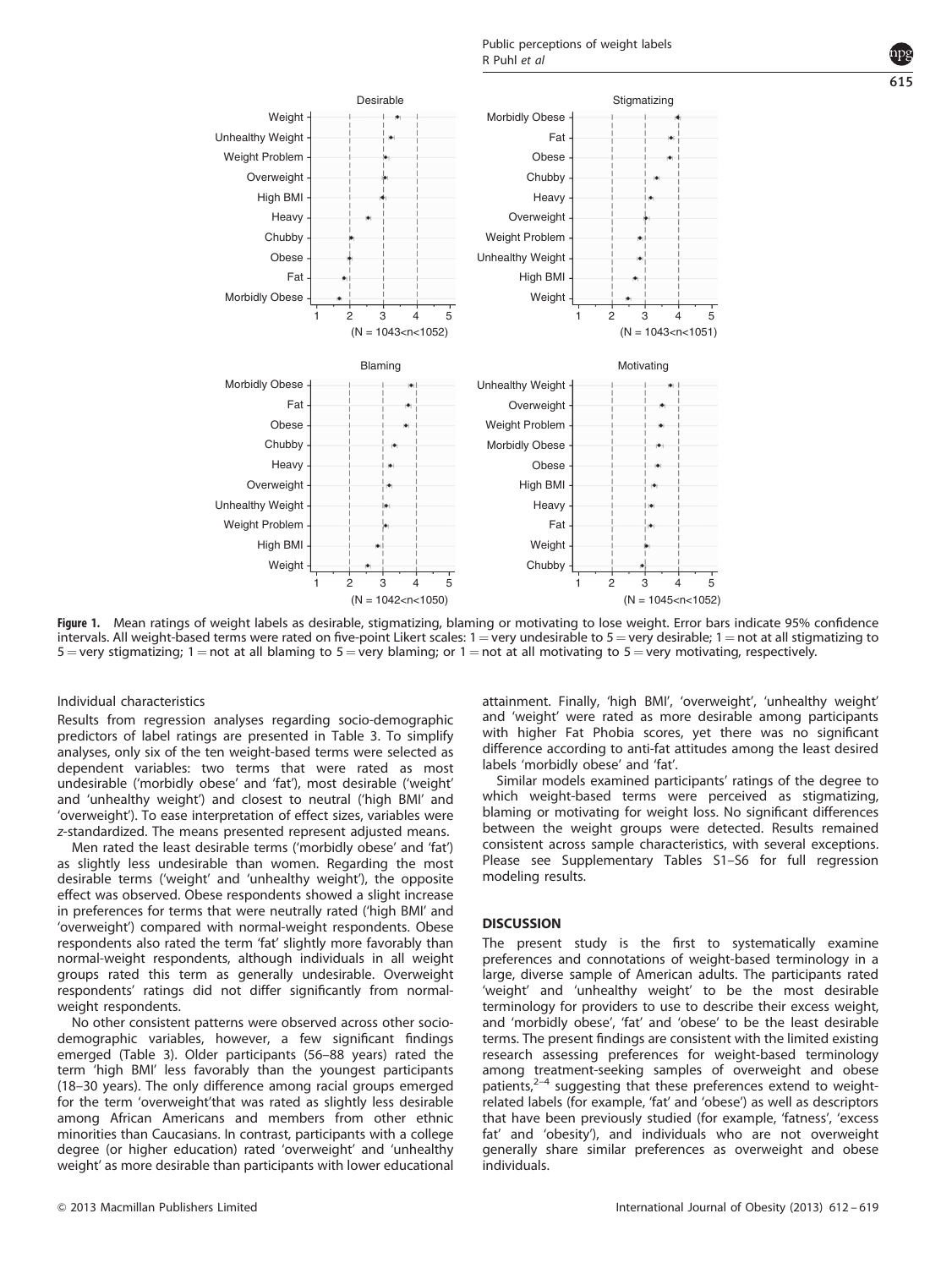<span id="page-5-0"></span>

Figure 2. Potential reactions after feeling stigmatized by a doctor. Percentages represent 'likely' and 'very likely' for the question 'lf your doctor referred to your weight in a way that makes you feel stigmatized, how would you react?'. Underweight respondents were excluded from the analyses. Differences in endorsement of the items 'be upset/embarrassed' and 'go on a strict diet' between normal-weight and overweight/ obese participants were statistically significant ( $P < 0.05$ ). Original response scales ranged from 1 ('unlikely') to 5 ('very likely').

Although several minor gender and weight differences emerged in preferences for weight-based terms, ratings remained highly similar across socio-demographic variables, and regardless of one's own personal history of weight victimization. It is interesting to note that individuals who expressed higher levels of weight bias showed stronger preferences for weight-based terms such as 'weight', 'unhealthy weight', 'high BMI' and 'overweight', but not for 'morbidly obese' and 'fat', which were rated as the least desirable and most stigmatizing terms. This suggests that even among individuals who endorse negative attitudes toward obese persons, there is a preference for non-stigmatizing language to describe obesity.

To our knowledge, no previous work has assessed perceived connotations associated with common weight-based terms in the context of health care. The present findings indicate that 'morbidly obese', 'fat' and 'obese' are perceived to be the most stigmatizing and blameful terms used to describe excess weight,

and 'weight' and 'high BMI' are perceived to be the least stigmatizing and blaming. In addition, participants rated 'chubby' and 'weight' as terms that would be the least motivating to reduce weight (although these were still rated as somewhat motivating), and the terms 'unhealthy weight' and 'overweight' to be the most motivating. In contrast to suggestions made by the British Public Health Minister recommending that health providers call their obese patients 'fat' in order to motivate them to lose weight, our study found that participants rated 'fat' among the least motivating terms for weight loss, and rated seven other terms to be more motivating than 'fat'. This suggests that for many people, being called 'fat' may not be a helpful or motivating term for providers to use in patient–provider discussions.

The present findings further suggest that people may have adverse reactions to weight stigmatization from providers, in ways that could be harmful to their emotional and physical health. High percentages of both normal-weight and overweight and obese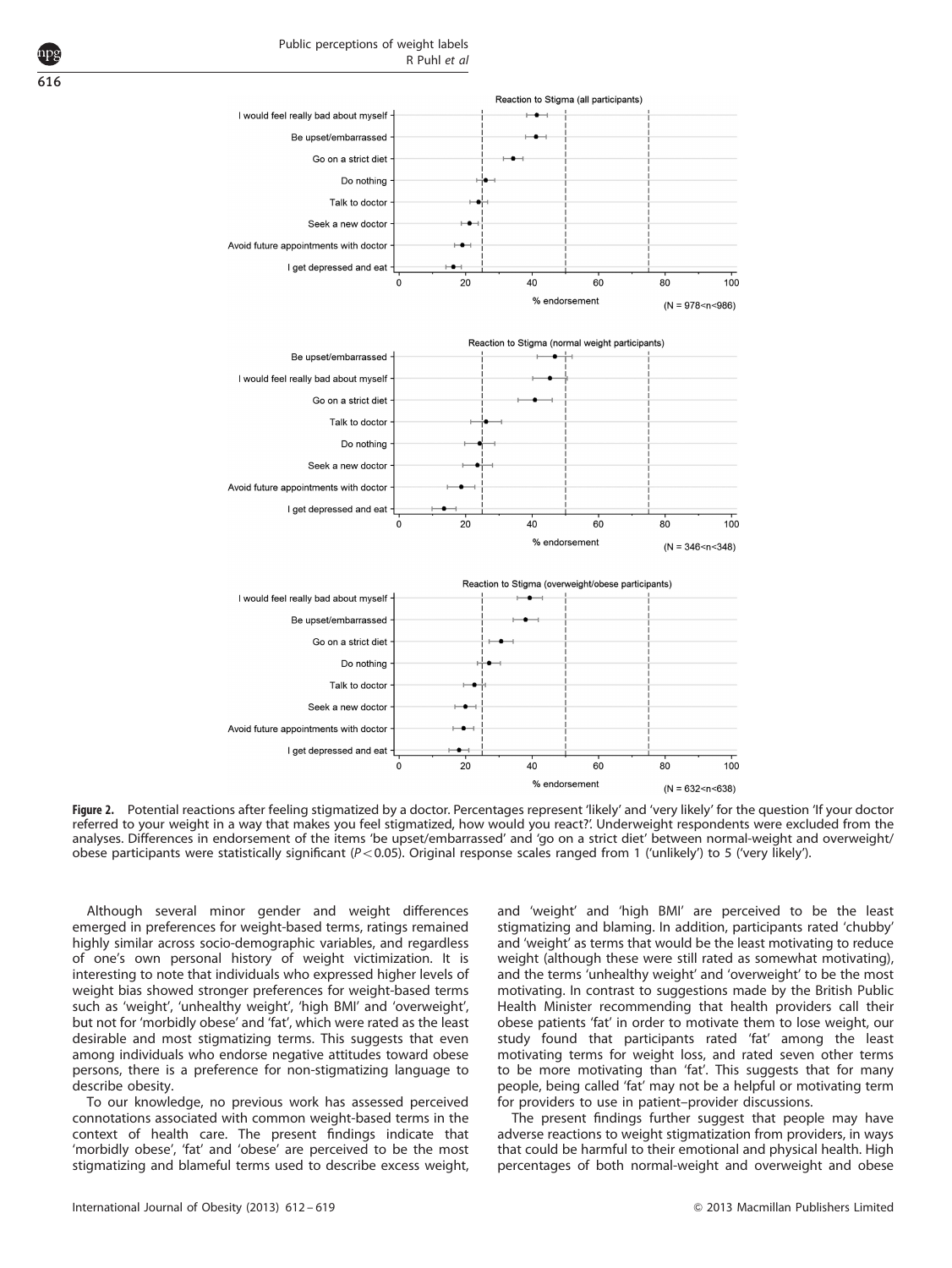# <span id="page-6-0"></span>Table 3. Linear regressions of weight label desirability on demographics, history of weight victimization and anti-fat attitudes

|                                            | Weight labels  |            |                                             |            |                  |            |  |
|--------------------------------------------|----------------|------------|---------------------------------------------|------------|------------------|------------|--|
|                                            | Morbidly obese | Fat        | High BMI (kg m <sup><math>-2</math></sup> ) | Overweight | Unhealthy weight | Weight     |  |
| Gender (ref. female)<br>Male               | $0.260***$     | $0.295***$ | $-0.106$                                    | $-0.046$   | $-0.166*$        | $-0.167*$  |  |
| Age (ref.: 18-30 years)                    |                |            |                                             |            |                  |            |  |
| $31-55$ years                              | 0.045          | 0.020      | $-0.131$                                    | 0.078      | 0.079            | $-0.098$   |  |
| 56-88 years                                | $-0.023$       | 0.083      | $-0.253**$                                  | 0.097      | $-0.003$         | $-0.108$   |  |
| Race/ethnicity (ref.: Caucasian)           |                |            |                                             |            |                  |            |  |
| African American                           | 0.037          | $-0.023$   | $-0.125$                                    | $-0.240*$  | $-0.156$         | $-0.011$   |  |
| Other                                      | 0.024          | 0.041      | $-0.125$                                    | $-0.296**$ | $-0.302**$       | $-0.157$   |  |
| Weight status (ref.: normal weight)        |                |            |                                             |            |                  |            |  |
| Underweight (BMI $<$ 18.5)                 | $-0.319$       | $-0.163$   | $-0.055$                                    | $-0.266$   | $-0.067$         | $-0.184$   |  |
| Overweight (BMI 25-29.9)                   | $-0.050$       | 0.066      | 0.155                                       | 0.132      | 0.013            | 0.052      |  |
| Obese (BMI $>$ 29.9)                       | 0.076          | $0.228**$  | $0.299***$                                  | $0.343***$ | 0.087            | 0.136      |  |
| Education (ref.: high school or less)      |                |            |                                             |            |                  |            |  |
| Vocational school/some college             | $-0.012$       | 0.037      | $0.178*$                                    | 0.086      | 0.123            | 0.094      |  |
| College or higher                          | 0.074          | 0.090      | 0.166                                       | $0.193*$   | $0.181*$         | 0.094      |  |
| Annual household income (ref.: < \$25 000) |                |            |                                             |            |                  |            |  |
| \$25 000-49 999                            | $-0.167*$      | $-0.037$   | 0.153                                       | 0.137      | 0.113            | 0.023      |  |
| \$50 000-74 999                            | $-0.178$       | $-0.067$   | $0.226*$                                    | 0.127      | $0.215*$         | 0.088      |  |
| $>$ \$75 000                               | $-0.107$       | $-0.006$   | 0.067                                       | 0.135      | 0.076            | 0.036      |  |
| History of weight victimization            |                |            |                                             |            |                  |            |  |
| Yes                                        | 0.006          | $-0.057$   | $-0.071$                                    | $-0.018$   | 0.050            | $-0.110$   |  |
| Anti-fat attitudes                         | $-0.031$       | 0.003      | $0.104**$                                   | $0.087**$  | $0.102**$        | $0.102***$ |  |
| Constant                                   | $-0.056$       | $-0.229$   | $-0.119$                                    | $-0.285$   | $-0.150$         | 0.066      |  |
| N                                          | 966            | 966        | 966                                         | 966        | 966              | 966        |  |

Note: all dependent variables and the continuous predictor ('anti-fat attitudes') were standardized by subtracting the mean and dividing by one s.d. \*P<0.05,  $*p$  < 0.01 and  $*p$  < 0.001.

participants reported that they would feel badly about themselves, embarrassed and upset if stigmatized about their weight by a provider, with some individuals indicating that they would go on a strict diet in response to this stigma. Given the consistent evidence documenting the ineffectiveness<sup>[44](#page-8-0)</sup> and potential health consequences of severe calorie restriction in efforts to achieve significant, sustainable weight loss,<sup>[45](#page-8-0)</sup> this finding raises concern and suggests that stigmatization could reinforce unhealthy eating behaviors. This outcome could be further exacerbated by maladaptive eating patterns induced by negative affect from stigmatizing experiences, given that 13–18% of participants reported that they would feel depressed and eat more food in response to weight stigma from a provider. Finally, it is concerning to note that 19% of participants reported they would very likely avoid future medical appointments if their doctor referred to their weight in a stigmatizing manner. This finding adds to previous research documenting avoidance of health-care utilization as a result of experiences of weight stigmatization,<sup>[14](#page-7-0)</sup> and underscores the importance of reducing weight bias and stigmatization in health-care interactions.

This study has important implications for improving the medical climate for overweight and obese patients. Physician weight counseling is associated with increases in patient desire and<br>attempts to lose weight,<sup>[46,47](#page-8-0)</sup> yet as few as 28.9% of physicians inform obese patients of their BMI category, and even fewer provide weight-related counseling.<sup>[48](#page-8-0)</sup> Given that health providers report feelings of discomfort as a barrier to discussing weight with patients,<sup>[49](#page-8-0)</sup> the current findings offer specific suggestions for providers of preferred, motivating weight terminology that can facilitate patient–provider discussions. Although the present findings were primarily consistent across socio-demographic characteristics, it is also important to recognize variability in patient preferences. Thus, providers may want to ask patients which language and terminology they would most prefer and feel comfortable using.<sup>[50](#page-8-0)</sup>

It is interesting to note that despite the range of weight-based terms rated by participants in the present study, even those terms that were rated as least stigmatizing and least blaming (for example, 'weight' and 'high BMI') were still assigned a mean rating of  $>$  2 on the five-point rating scale. Thus, although these terms may be perceived as more sensitive and appropriate compared with other words that were rated more negatively by participants, it is important to note that no weight-based term was perceived to be completely free of stigma or blame. It may be that body weight is not a neutral subject for most people, and that regardless of what language is used to describe body weight, there may be an emotional reaction to it. This also reinforces the importance of providers asking patients what words or labels they would feel most comfortable using when discussing their body weight.

Several limitations should be noted. Participants' perceptions were assessed using hypothetical scenarios that suggested the participant was 50 pounds overweight. It would be informative for future research to observe interactions between patients and medical providers, attending to both non-verbal behaviors and terminology used, or to use scenarios with varying levels of overweight (for example, 25 or 100 pounds overweight). Also, all data were self-reported, including participant weight and height. However, research indicates high concordance between objective and self-reported measures of height and weight for adults, which

617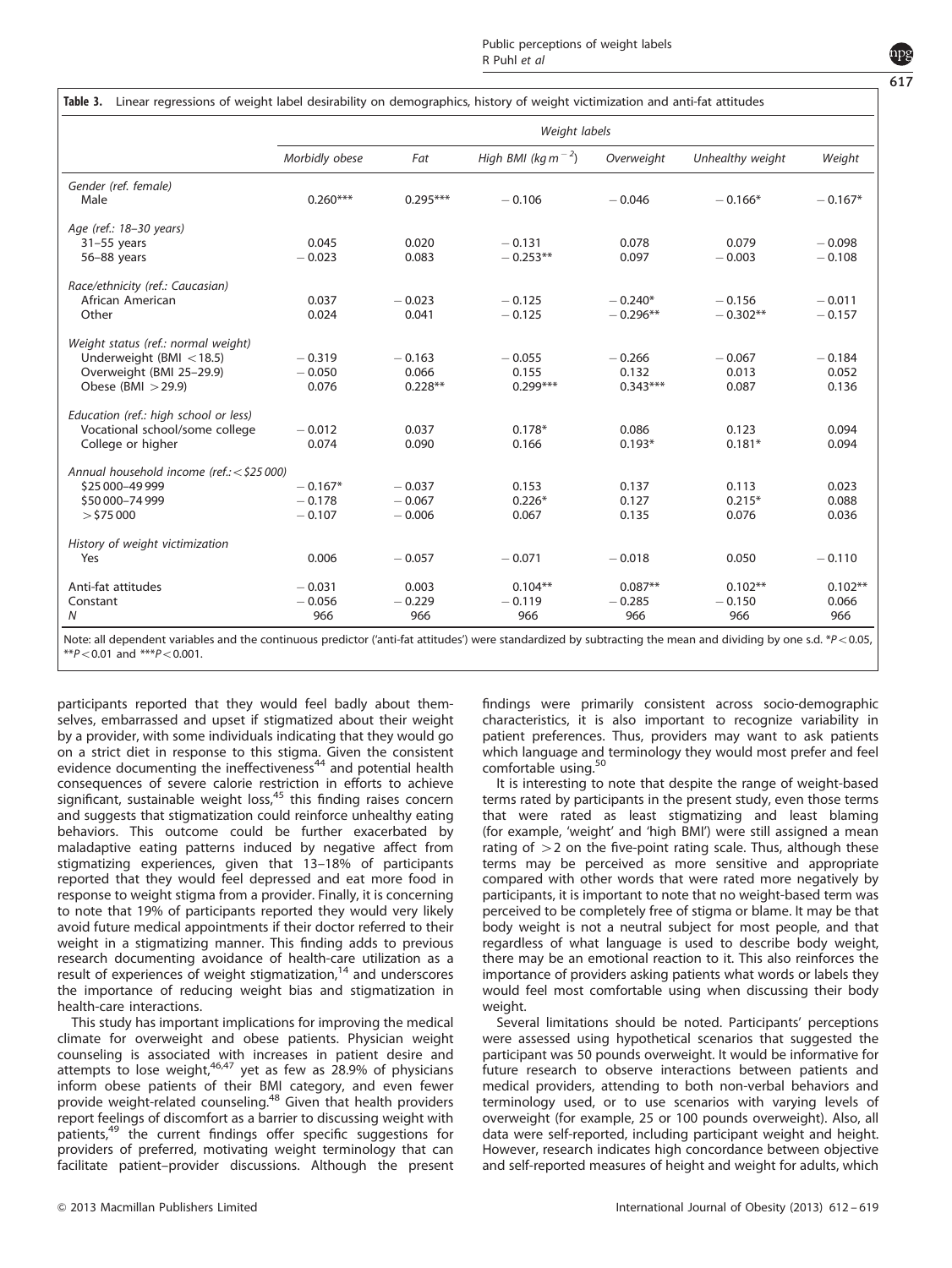<span id="page-7-0"></span>618

has improved in recent years. $51$  In addition, there may be other terminology that people find more or less desirable or stigmatizing, as well as other responses to stigmatizing weightrelated situations in health-care settings (that is, 'go on a healthy diet' or 'exercise regularly') that were not assessed in the current study. Although participants indicated how they would react to a stigmatizing experience from a provider, it will be critical to examine whether weight-based terminology used by providers affects actual patient outcomes. Additionally, although no racial differences were observed in the present study, it will be important for future research to examine preferences of weightbased terminology in more ethnically diverse samples.

The current study extends beyond previous research and documents both perceptions of, and reactions to, weight-based terminology in a national sample of American adults. These findings have important implications for improving health-care experiences and patient–provider interactions. Although health providers face significant challenges in efforts to prevent and treat obesity, their efforts must begin with a conversation with patients about weight and health.<sup>[52](#page-8-0)</sup> Choosing their words wisely, and using weight-based terminology that patients feel comfortable with, may help facilitate a positive, productive discussion that communicates support and respect for patients, rather than stigma and blame.

## CONFLICT OF INTEREST

The authors declare no conflict of interest.

#### ACKNOWLEDGEMENTS

Research and project support were provided by the Rudd Center for Food Policy and Obesity.

#### **REFERENCES**

- 1 Martin D. Obese? Just call them fat: plain-speaking doctors will jolt people into losing weight, says minister [Internet]. Daily Mail; c2010 [updated 2010; cited 29 November 2010]. Available from [http://www.dailymail.co.uk/news/article-](http://www.dailymail.co.uk/news/article-1298394/Call-overweight-people-fat-instead-obese-says-health-minister.html)[1298394/Call-overweight-people-fat-instead-obese-says-health-minister.html](http://www.dailymail.co.uk/news/article-1298394/Call-overweight-people-fat-instead-obese-says-health-minister.html).
- 2 Wadden TA, Didie E. What's in a name? Patients' preferred terms for describing obesity. Obes Res 2003; 11: 1140–1146.
- 3 Volger S, Vetter ML, Dougherty M, Panigrahi E, Egner R, Webb V et al. Patients' preferred terms for describing their excess weight: discussing obesity in clinical practice. Obesity (Silver Spring) 2012; 20: 147–150.
- 4 Dutton GR, Tan F, Perri MG, Stine CC, Dancer-Brown M, Goble M et al. What words should we use when discussing excess weight? J Am Board Fam Med 2010; 23: 606–613.
- 5 Flegal KM, Carroll MD, Kit BK, Ogden CL. Prevalence of obesity and trends in the distribution of body mass index among US adults, 1999–2010. JAMA 2012; 307:  $F1-F7$
- 6 Andreyeva T, Puhl RM, Brownell KD. Changes in perceived weight discrimination among Americans: 1995–1996 through 2004–2006. Obesity (Silver Spring) 2008; 16: 1129–1134.
- 7 Puhl RM, Heuer CA. Obesity stigma: important considerations for public health. Am J Public Health 2010; 100: 1019–1028.
- 8 Puhl RM, Brownell KD. Confronting and coping with weight stigma: an investigation of overweight and obese adults. Obesity (Silver Spring) 2006; 14: 1802–1815.
- 9 Price JH, Desmond SM, Krol RA, Snyder FF, O'Connell JK. Family practice physicians' beliefs, attitudes, and practices regarding obesity. Am J Prev Med 1987; 3: 339–345.
- 10 Schwartz MB, Chambliss HO, Brownell KD, Blair SN, Billington C. Weight bias among health professionals specializing in obesity. Obes Res 2003; 11: 1033–1039.
- 11 Brown I. Nurses' attitudes towards adult patients who are obese: literature review. J Adv Nurs 2006; 53: 221–232.
- 12 Huizinga MM, Bleich SN, Beach MC, Clark JM, Cooper LA. Disparity in physician perception of patients' adherence to medications by obesity status. Obesity (Silver Spring) 2010; 18: 1932–1937.
- 13 Puhl RM, Wharton C, Heuer CA. Weight bias among dietetics students: implications for treatment practices. J Am Diet Assoc 2009; 109: 438–444.
- 14 Amy NK, Aalborg A, Lyons P, Keranen L. Barriers to routine gynecological cancer screening for White and African-American obese women. Int J Obes 2006; 30: 147–155.
- 15 Friedman KE, Ashmore JA, Applegate KL. Recent experiences of weight-based stigmatization in a weight loss surgery population: psychological and behavioral correlates. Obesity (Silver Spring) 2008; 16: S69–S74.
- 16 Vartanian LR, Novak SA. Internalized societal attitudes moderate the impact of weight stigma on avoidance of exercise. Obesity (Silver Spring) 2010; 19: 757–762.
- 17 Annis NM, Cash TF, Hrabosky JI. Body image and psychosocial differences among stable average weight, currently overweight, and formerly overweight women: the role of stigmatizing experiences. Body Image 2004; 1: 155–167.
- 18 Carels RA, Young KM, Coit CB, Harper J, Gumble A, Hobbs MW et al. Internalized weight stigma and weight loss treatment outcomes in treatment-seeking adults. Ann Behav Med 2009; 37: 350–355.
- 19 Calle EE, Rodriquez C, Walker-Thurmond K, Thun MJ. Overweight, obesity, and mortality from cancer in a prospectively studied cohort of US adults. New Eng J Med 2003; 348: 1625–1638.
- 20 Mokdad AH, Ford ES, Bowman BA, Dietz WH, Vinicor F, Bales VS et al. Prevalence of obesity, diabetes, and obesity-related health risk factors, 2001. JAMA 2003; 289: 76–79.
- 21 Thomas SL, Hyde J, Karunaratne A, Herbert D, Komesaroff PA. Being 'fat' in today's world: a qualitative study of the lived experiences of people with obesity in Australia. Health Expect 2008; 11: 321–330.
- 22 Lewis S, Thomas SL, Blood RW, Hyde J, Castle DJ, Komesaroff PA. Do health beliefs and behaviors differ according to severity of obesity? A qualitative study of Australian adults. Int J Environ Res Public Health 2010; 7: 443–459.
- 23 Gray CM, Hunt K, Lorimer K, Anderson AS, Benzeval M, Wyke S. Words matter: a qualitative investigation of which weight status terms are acceptable and motivate weight loss when used by health professionals. BMC Public Health 2011; 11: 513.
- 24 Ward SH, Gray AM, Paranjape A. African American's perceptions of physician attempts to address obesity in the primary care setting. J Gen Intern Med 2009; 24: 579–584.
- 25 Tailor A, Ogden J. Avoiding the term 'obesity': an experimental study of the impact of doctors' language on patients' beliefs. Patient Educ Couns 2009; 76: 260–264.
- 26 Brochu PM, Esses VM. What's in a name? The effects of the labels 'fat' versus 'overweight' on weight bias. J Appl Soc Psychol 2011; 41: 1981-2008
- 27 Berg M. Choose sensitive, accurate terms. Healthy Weight J 1998: 12: 12-13.
- 28 National Association to Advance Fat Acceptance. We come in all sizes [Internet]. c2010 [cited 29 November 2010]. Available from [http://www.naafa.org.](http://www.naafa.org)
- 29 Vartanian LR. 'Obese people' vs 'fat people': impact of group label on weight bias. Eat Weight Disord 2010; 15: e195–e198.
- 30 United States Census Bureau 2009; Population estimates: general demographic characteristics [Internet]. c2011 [cited 25 Mar 2011]. Available from [http://fact](http://factfinder.census.gov/servlet/QTTable?-ds_name=PEP_2009_EST&-qr_name=PEP_2009_EST_DP1&-geo_id=01000US)[finder.census.gov/servlet/QTTable?-ds\\_name=PEP\\_2009\\_EST&-qr\\_name=PEP\\_](http://factfinder.census.gov/servlet/QTTable?-ds_name=PEP_2009_EST&-qr_name=PEP_2009_EST_DP1&-geo_id=01000US) [2009\\_EST\\_DP1&-geo\\_id=01000US.](http://factfinder.census.gov/servlet/QTTable?-ds_name=PEP_2009_EST&-qr_name=PEP_2009_EST_DP1&-geo_id=01000US)
- 31 Markman EM. Categorization and Naming in Children. MIT Press: Cambridge, MA, USA, 1989.
- 32 Link BG, Phelan JC. Labeling and stigma. In: Aneshensel CS, Phelan JC (eds). Handbook of the Sociology of Mental Health. Kluwer Academic/Plenum Publishers: New York, NY, USA, 1999; pp 481–494.
- 33 Degher D, Hughes G. The adoption and management of a 'fat' identity. In: Sobal J, Maurer D (eds). Interpreting Weight: The Social Management of Fatness and Thinness. Aldine De Gruyter, Inc.: Hawthorne, NY, USA, 1999; pp 11–28.
- 34 Puhl RM, Andreyeva T, Brownell KD. Perceptions of weight discrimination: prevalence and comparison to race and gender discrimination in America. Int J Obes 2008; 32: 992–1000.
- 35 Schafer MH, Ferraro KF. The stigma of obesity: does perceived weight discrimination affect identity and physical health? Soc Psychol Q 2011; 74: 76–97.
- 36 Muenning P, Haomiao J, Lee R, Lubetkin E. I think therefore I am: perceived ideal weight as a determinant of health. Am J Public Health 2008; 98: 501-506.
- 37 Survey Sampling International. The science of sampling. [Internet]. c2011 [updated 2011; cited 20 October 2010]. Available from [http://www.survey](http://www.surveysampling.com/) [sampling.com/](http://www.surveysampling.com/).
- 38 Puhl RM, Peterson JL, Luedicke J. Parental perceptions of weight terminology that providers use with youth. Pediatrics 2011; 128: e786–e793.
- 39 Puhl RM, Heuer CA. Public opinion about laws to prohibit weight discrimination in the United States. Obesity (Silver Spring) 2011; 19: 74–82.
- 40 Centers for Disease Control and Prevention. Defining overweight and obesity [Internet]. c2010 [updated 2010; cited 18 November 2008]. Available from <http://www.cdc.gov/nccdphp/dnpa/obesity/defining.htm>.
- 41 Kelly JF, Westerhoff CM. Does it matter how we refer to individuals with substance-related conditions? A randomized study of two commonly used terms. Int J Drug Policy 2010; 21: 202–207.